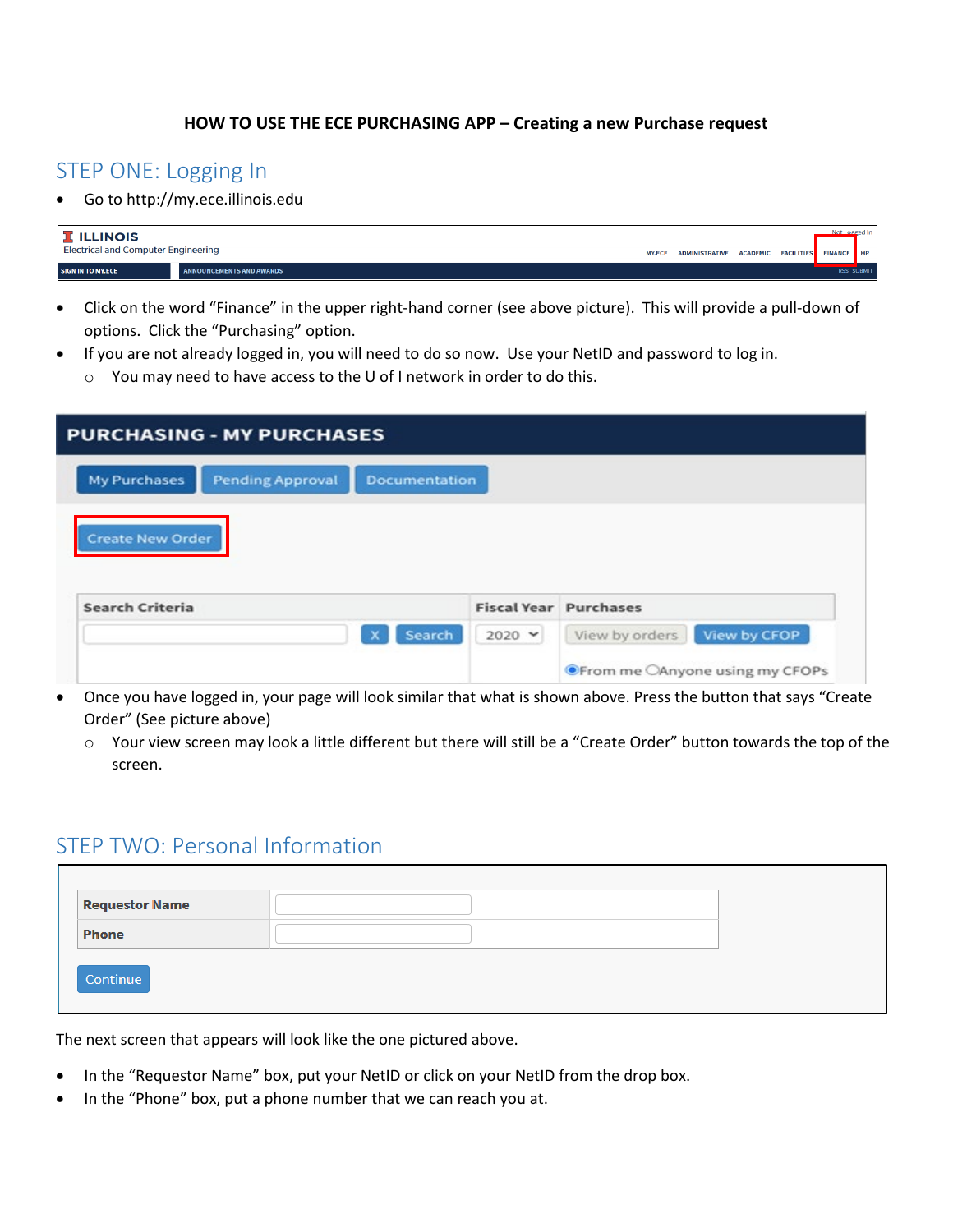*NOTE: This phone number will NEVER be given to any outside vendor. It will only be used by the business office to contact you with regards to your purchase request in the event that email is not quick enough.*

Press the "Continue" button

## STEP THREE: Account Information (CFOP Information)

|                       | <b>View My Accounts</b> | or manually enter an account below: |         |                 |              |              |               |
|-----------------------|-------------------------|-------------------------------------|---------|-----------------|--------------|--------------|---------------|
| Chart                 | <b>Fund</b>             | <b>Organization Account</b>         | Program | <b>Activity</b> | <b>Split</b> | <b>Valid</b> | <b>Action</b> |
|                       |                         |                                     |         |                 | $\checkmark$ |              | Add           |
| Equipment<br>OYes ONo | <b>Any Fabricated</b>   |                                     |         |                 |              |              |               |
| Continue              |                         |                                     |         |                 |              |              |               |

Your next screen should be similar to the one pictured above. The first box is where you will put the CFOP information that will tell the business office what account(s) to charge your purchase to. There are two different options to insert a CFOP.

### **Students: CFOP information will be given to you by your professors or instructors.**

- **Option 1**: You may manually enter the CFOP information by typing it in to the boxes. Most CFOPs will be given to you in this form: ######-######-######
	- $\circ$  Chart: This will ALWAYS be a 1 as long as you are at the U of I in Champaign-Urbana.
	- o Fund: This is the first set of numbers
	- o Organization: This is the second set of numbers
	- o Account: This should remain blank unless the items being purchased are Fabricated Equipment (see **"Fabricated Equipment"** below)
	- o Program: This is the third set of numbers
	- o Activity: Only a few CFOPs will have this. Most of the time it will remain blank.
	- o Split: Leave this blank unless you need to add multiple CFOPS (see instructions on how to do this in the below section "**Using Multiple CFOPs"**
	- o Valid: If the CFOP you entered is Valid, this column will say "Yes"
	- o Click "Add" in the Action Column. If you need to enter another CFOP, see the **Using Multiple CFOPs** section below. If your purchase contains Fabricated Equipment, see the **Fabricated Equipment** section below. Otherwise, press the "Continue" Button.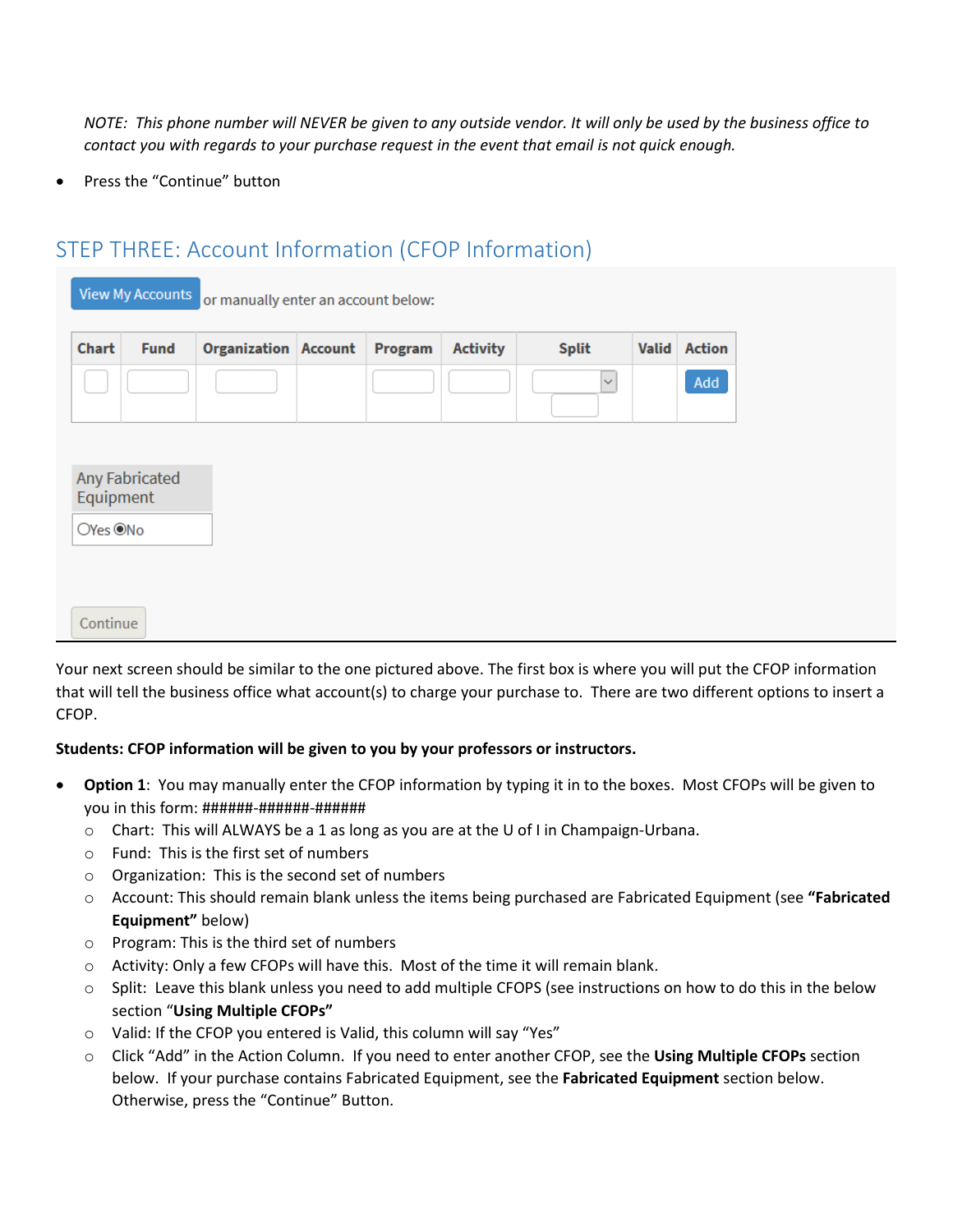- **Option 2**: If you have used this app before, you may be able to use accounts that you have used before. *Note: Not all previously used accounts may appear here.*
	- o Click the "View My Accounts" button.
	- $\circ$  You will see a list of accounts that you can use. Check the box next to the one you wish to use and then click "Use Selected Accounts"
	- o You will be returned to the Account information page. Make sure that the correct CFOP has been entered and that the "Valid" column has a "Yes"
	- o If you need to enter another CFOP, see the **Using Multiple CFOPs** section below. If your purchase contains Fabricated Equipment, see the **Fabricated Equipment** section below. Otherwise, press the "Continue" Button.

### Using Multiple CFOPs:

| Chart | <b>Fund</b> | Organization Account Program Activity |  | <b>Split</b> | <b>Valid</b> Action |
|-------|-------------|---------------------------------------|--|--------------|---------------------|
|       |             |                                       |  |              | Add                 |
|       |             |                                       |  |              |                     |

There may be cases where you wish to use two or more CFOPs for a purchase.

- If you filled in your first CFOP manually, once you click the "Add" button, you should be given another line in which you can add another CFOP. Repeat the steps you used to enter the first CFOP.
- Split: This column should only be used if there are multiple CFOPs. This column will allow you to calculate the amount of money charged to each CFOP. When you click on the arrow, a pull down option will be displayed.
	- o **Percent**: You may choose to divide the charge up through percentage. In the second box in the column, you would type in the percentage (without the %) of the total cost of the purchase that you want charged to that specific CFOP. You would do this for each CFOP that you have entered. Example: If you have 2 CFOPs and you want each to be charged half of the total, then you would put 50 in each box.
		- Make sure all the percentages add up to 100%, which can be seen in the TOTALs box that will appear.
	- o **Amount**: (PREFERED METHOD) You may choose to put the exact amount that will be charged to each CFOP. Simply type in the amount (in \$) that you wish to charge for each CFOP.
		- Make sure the amount you enter is equal to the total cost of the items you want purchased.

### Fabricated Equipment:

| Chart | <b>Fund</b> | <b>Organization Account</b> |                    | <b>Program</b> Activity | <b>Split</b> | <b>Valid Action</b> |
|-------|-------------|-----------------------------|--------------------|-------------------------|--------------|---------------------|
|       |             |                             | Unknown $ $ $\vee$ |                         | $\checkmark$ | <b>Add</b>          |

| <b>Any Fabricated</b><br>Equipment |
|------------------------------------|
| ● Yes ONo                          |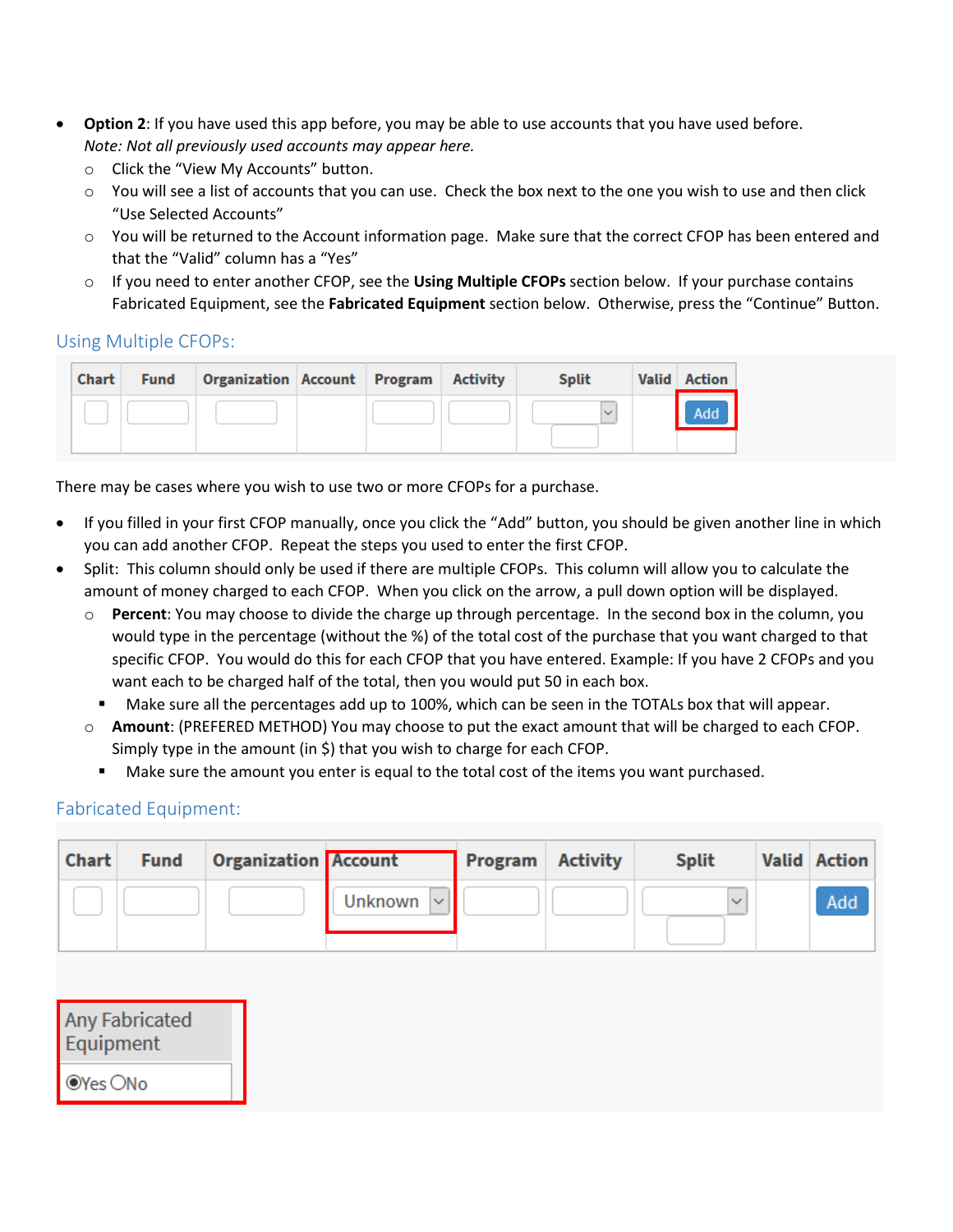If an item is considered Fabricated Equipment, you will be told this by a professor and also given a specific Account code to go with the CFOP (Ex. 128100). If you were not told this by a professor or instructor, keep the Fabricated Equipment box marked "No" and do not follow the instructions below.

- If the items you are purchasing are Fabricated Equipment, change the mark in the Fabricated Equipment box on your screen to "Yes"
- A Drop-down button will appear in the Account Column. Click on the arrow and choose the account code that you have been told to use.
- *Note for Professors: To find out more about what is considered Fabricated Equipment and how to get a Fabricated Equipment code, please contact the Business Office*.

## STEP FOUR: Vendor Information

| <b>Available Vendor Lists</b>                   | <b>Vendors</b>          |
|-------------------------------------------------|-------------------------|
| O Used On My Previous<br>Orders                 | $\checkmark$            |
| $\circ$ Departmental List<br>○ Add a New Vendor | Please select a vendor. |

Next you will need to tell us what vendor you want the item(s) to be purchased from. There are three ways to do this which can be seen in the "Available Vendor Lists" column.

*PLEASE NOTE: IT IS ALWAYS PREFERRED THAT YOU USE A VENDOR THAT WE HAVE WORKED WITH BEFORE AND ONE THAT WILL ACCEPT U.S. DOLLARS. PLEASE SEE THE MOST USED VENDOR LIST FOR A LIST OF VENDORS THAT WE USE THE MOST.*

- **Option 1**: Used on My Previous Orders: If you have used this app before and you are ordering from a vendor you have used previously, you may use this option.
	- o Click the "Used on My Previous Orders" option in the Available Vendor Lists column. *Note: Only Previously Used Vendors that are on the Department List will appear here.*
	- o Use the drop-down option list to choose a vendor that you have used before.
- **Option 2**: Department List: This is the option you will use most frequently. It will provide you with a list of some of the vendors that the Department has worked with before. *Note: This list is incomplete. If you do not see the vendor you want on the list, this does not mean that we have not*

*ordered from them, nor does it mean that we can't order from them..*

- o Click the "Department List" option in the Available Vendor Lists column.
- o Use the drop-down option list to choose a vendor.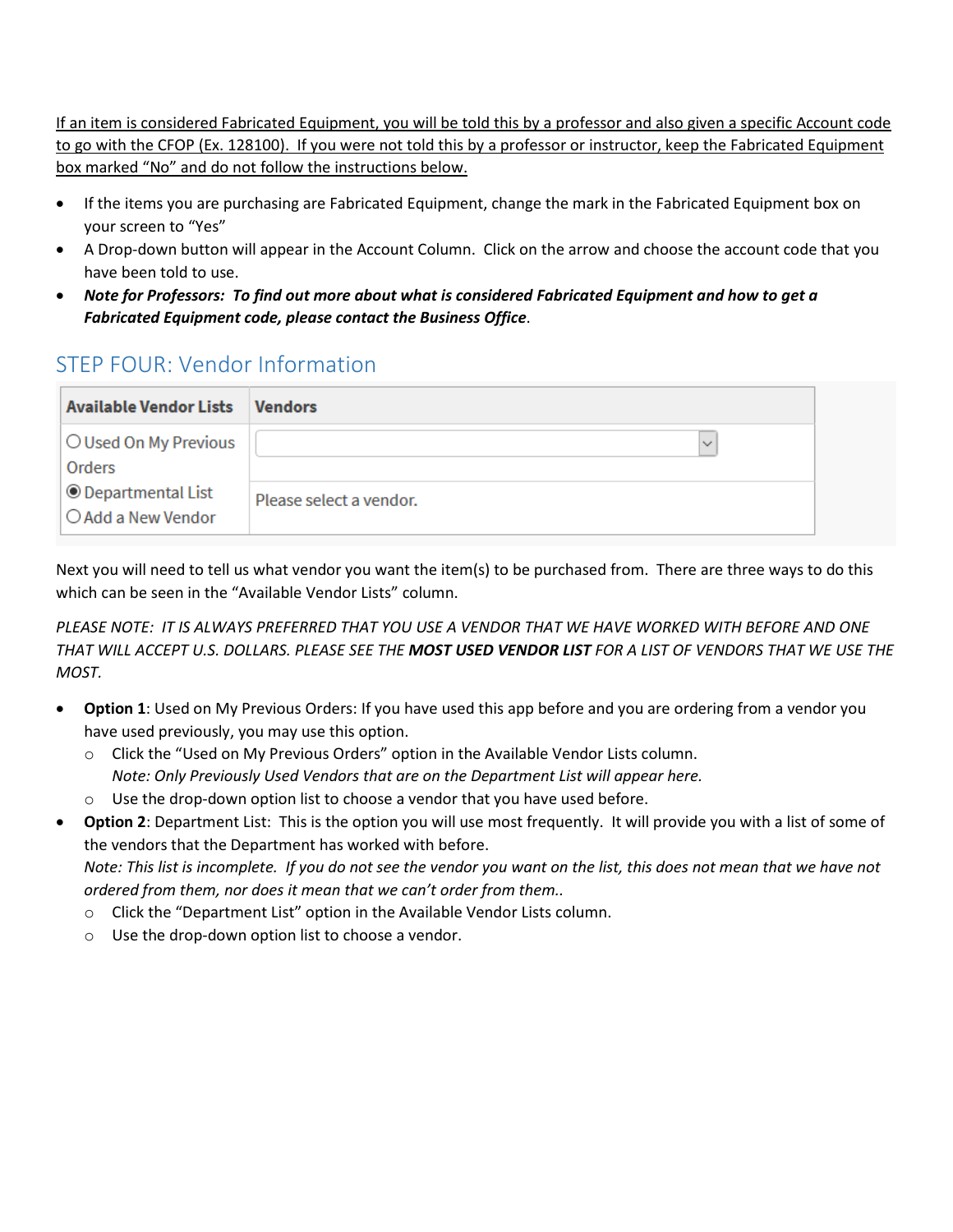#### • Option 3: Add a New Vendor

| <b>Available Vendor Lists</b>                                              | <b>Vendors</b>           |
|----------------------------------------------------------------------------|--------------------------|
| O Used On My Previous<br>Orders<br>O Departmental List<br>Add a New Vendor | Vendor<br><b>Address</b> |
|                                                                            | City<br>Zip<br>State     |
|                                                                            | Country<br>Phone<br>Fax  |
|                                                                            | Url                      |

There will frequently be times that the vendor you wish to use will not be on either of the previous options. If this is the case, you will need to add a new vendor.

- o Choose the "Add a New Vendor" option in the Available Vendor Lists column
- o In the Vendors Column:
	- (Required) Vendor: Put the Official Company Name
	- Address, City, State, Zip: If there is an address for the company, you may put this here.
	- **Country: If you know what country the company is based out of, put that here.** *NOTE: U.S.A. companies are preferred but NOT required.*
	- **Phone, Fax: If you know the contact information for the company, place that here.**
	- URL: Place the link for the homepage of the company's website here. This is especially recommended if it is an online-based company.
- o Click the "Continue" button when finished

*Note: Please fill out as much of the information about the vendor as you can.*

*Important NOTE: Only one vendor should be used per request. If you have multiple vendors you wish to purchase from, please submit multiple requests.*

### Most Used Vendor List

This is a list of the vendors that we purchase from the most.

| <b>Vendor Name</b>        | Website          | <b>Additional Notes</b>                  |
|---------------------------|------------------|------------------------------------------|
| Amazon                    | www.amazon.com   |                                          |
| Digi-Key Electronics      | www.digikey.com  | Can share a cart. Include the Web ID and |
|                           |                  | Access ID                                |
| <b>Mouser Electronics</b> | www.mouser.com   | Can share a cart                         |
| McMaster-Carr             | www.mcmaster.com | Can share a cart                         |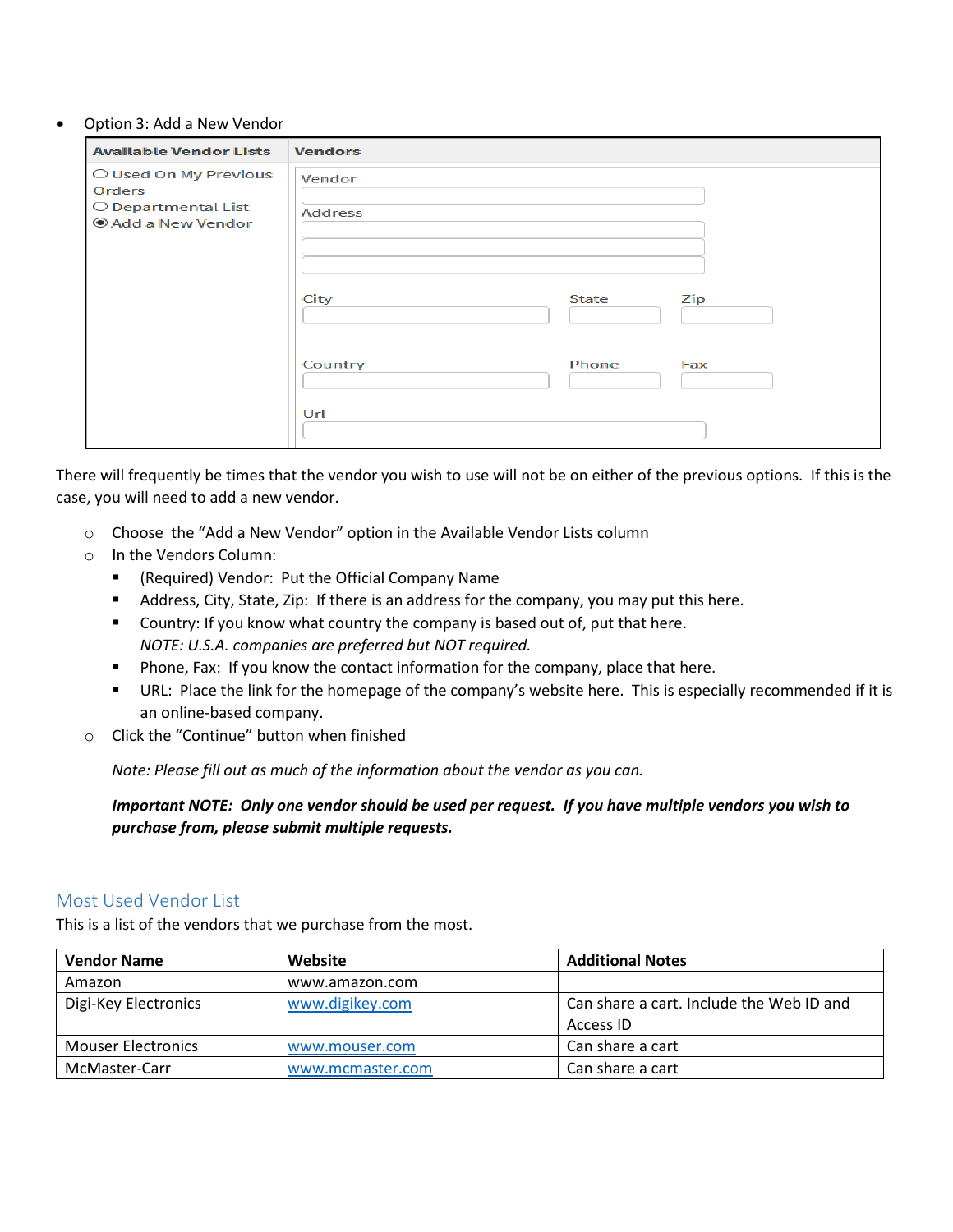| PCBWay                    | www.pcbway.com                    | Will need to include account login<br>information. |
|---------------------------|-----------------------------------|----------------------------------------------------|
| Sparkfun Electronics      | www.sparkfun.com                  |                                                    |
| NewEgg                    | www.newegg.com                    |                                                    |
| <b>Newark Electronics</b> | www.newark.com                    | Can usually get a quote                            |
| <b>Fisher Scientific</b>  | www.fishersci.com/us/en/home.html | Prices that we can get items at can differ         |
|                           |                                   | from what is on the website.                       |
| Sigma-Aldrich             | www.sigmaalddrich.com             | Prices that we can get items at can differ         |
|                           |                                   | from what is on the website                        |
| Grainger                  | www.grainger.com                  | Prices that we can get items at can differ         |
|                           |                                   | from what is on the website                        |
| CDW-G LLC                 | www.cdwg.com                      | Prices that we can get items at can differ         |
|                           |                                   | from what is on the website                        |
| Office Depot              | www.officedepot.com               | Prices that we can get items at can differ         |
|                           |                                   | from what is on the website                        |

## STEP FIVE: Items

This is the part of the purchase request where you will add the items that you want purchased. You can request multiple items to be purchased in a single request. There are two ways to do this.

|                 |                                   |                                   | <b>Action</b> |
|-----------------|-----------------------------------|-----------------------------------|---------------|
| Catalog/Part#   | Units<br>each                     | Quantity<br>Price<br>$\checkmark$ | Add           |
| Description     |                                   | □ No Delivery Expected            |               |
| <b>Item URL</b> |                                   |                                   |               |
|                 | No Items Found. Please Add Items. |                                   |               |

**Upload a Quote** Continue

- **Option 1**: Listing Each Item (Mostly used for lists of 10 items or less)
	- o Catalog/Part #: Put the unique item number, part number, or catalog number for the specific item.
	- o Units: Leave this as "each" unless the description of the item says otherwise. (Ex. \$5 for 5-pack)
	- o Quantity: How many of this item would you like?
	- o Price: What is the price for this item? (Do not include tax or shipping)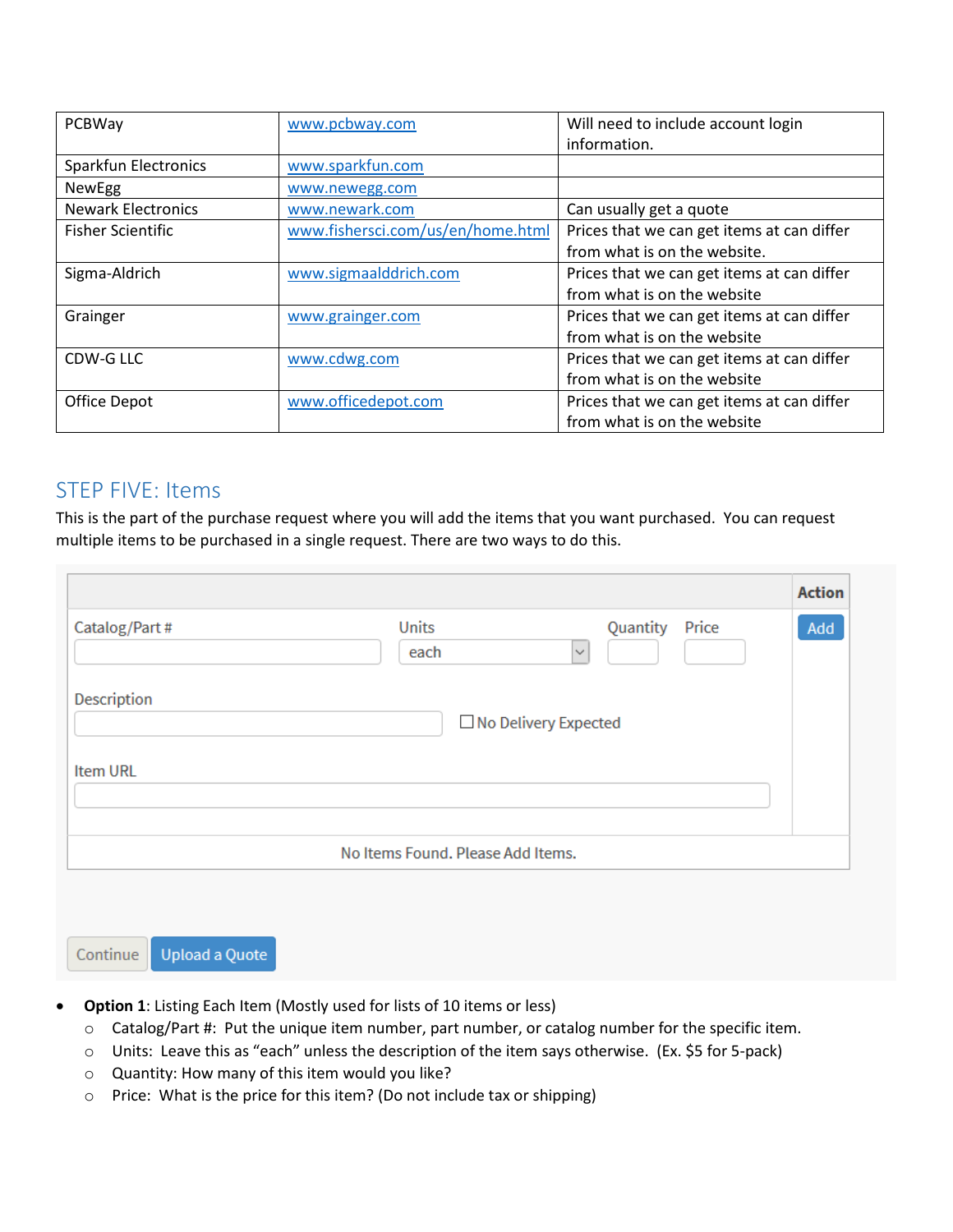- $\circ$  Description: Put what the item is called (different from the Part #). If there is something specific about the product that you want (ex. Length, color, voltage, etc.), include that here.
- o No Delivery Expected: ONLY click this if the item you are purchasing is not a physical item (ex. Software that is downloaded)
- o Item URL: Provide a website link to the item
- o Press the "Add" button in the Action column
- o Upload Quote button: If a quote is provided, please upload it here.
- o When done, click the "Continue" button
- **Option 2: Using a quote or cart:**

Sometimes you will be ordering many different items at once and it is easier to either list a quote or share a cart. There will also be times where you are provided with a quote for a complicated item and it is simpler to request the purchase of all items on the quote.

- o Catalog/Part #: Put the Quote # or the Cart number.
- o Units: Keep this at "Each"
- o Quantity: Put 1
- o Price: Put the total amount for the entire cart or the total of the quote
- $\circ$  Description: This is where you would put any information that is needed to identify the cart or quote. Ex: With DigiKey carts, you would put the Access ID and Web ID of the cart so that the person doing the purchasing can make sure they are getting what you want.
- $\circ$  Item URL: This is where you would put the link to the cart. You would typically get this link by sharing a cart. If it is a quote, you can leave this blank.
- o Upload a Quote button: If you have a quote from a vendor, upload it here.
- o Press the "Add" button in the Action Column
- o When done, click the "Continue button"

### STEP SIX: Delivery Information

This is where you will tell us where and when you want the item(s) shipped to. You will also have the opportunity to note anything else that you think might be useful to the business office.

| <b>Delivery Information</b>                    |                                                                                                |
|------------------------------------------------|------------------------------------------------------------------------------------------------|
| <b>Ship To</b>                                 | $\vee$ $\Box$ Other (Off Campus Address)<br>Please select a department for shipping locations. |
| <b>Delivery Date Requested</b>                 |                                                                                                |
| <b>Shipping Type</b>                           | 1-5 Business Days $\vert \vee$                                                                 |
| <b>Comments/Special</b><br><b>Instructions</b> | $\pm\frac{\pi}{2}$                                                                             |

Continue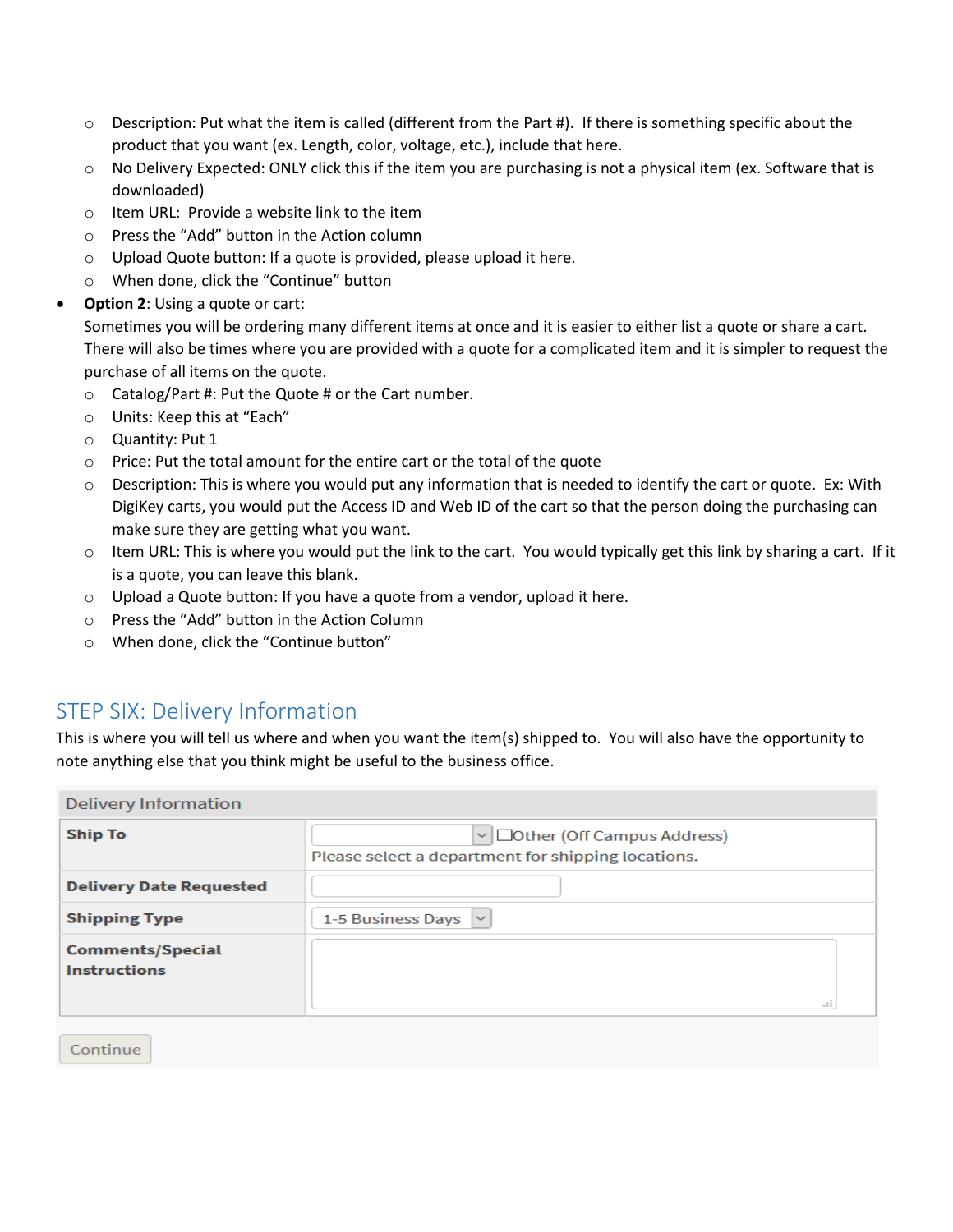- Ship To: Use the pull down button to select which Campus department you want the package delivered to. (Typically this will be ECE). Then choose from the addresses provided.
	- $\circ$  If the address you want the items shipped to is not on the list (Ex. Off-Campus University Lab), click the 'Other' box and fill out the address that you wish for the item(s) to be shipped to.

*NOTE: We WILL NOT ship items directly to your personal address unless there are special circumstances that have been approved prior to the request.*

• Delivery Date Requested: If there is a specific day that you want this item by, you may place that here. Otherwise, leave it blank.

*Note: We will always try to get your item to you by the date you request, but we have no control over how fast a vendor ships items out.*

- Shipping Type: Choose how fast you wish to ship the item(s). This will normally be 1-5 business days. Keep in mind that requesting a faster shipping type could result in extra money spent on shipping charges and will also depend on the shipping preferences of the vendor.
- Comments/Special Instructions: This is where you will note anything that will help the Business Office make the purchase. Examples include, but are not limited to: reasons for the purchase, anything that will not fit in the Description box of the item, payment information, random funny comments to make the purchaser laugh, etc.
- Click the "Continue" Button when you have finished

## STEP SEVEN: Review and Submit

This is where you will be able to review your purchase request, make any changes needed, and describe what the business purpose is for this purchase.



• The first thing you will see on this page will be the total amount of your request followed by the CFOP(s) that you entered and who approves the requests for purchases on that CFOP. Once you complete your request, it will be sent to that person/people for review.

*Note: It is considered courteous to send the person who is reviewing your purchase an email to let them know they have something to approve.*

- If your request is approved, it will then be sent to the Business Office, which is mentioned next on your screen. You will not need to change this.
- You will then see a review of your actual request. Please review each section and make sure everything is correct. If you need to change anything, click the "Revisit" link on the box that you wish to change.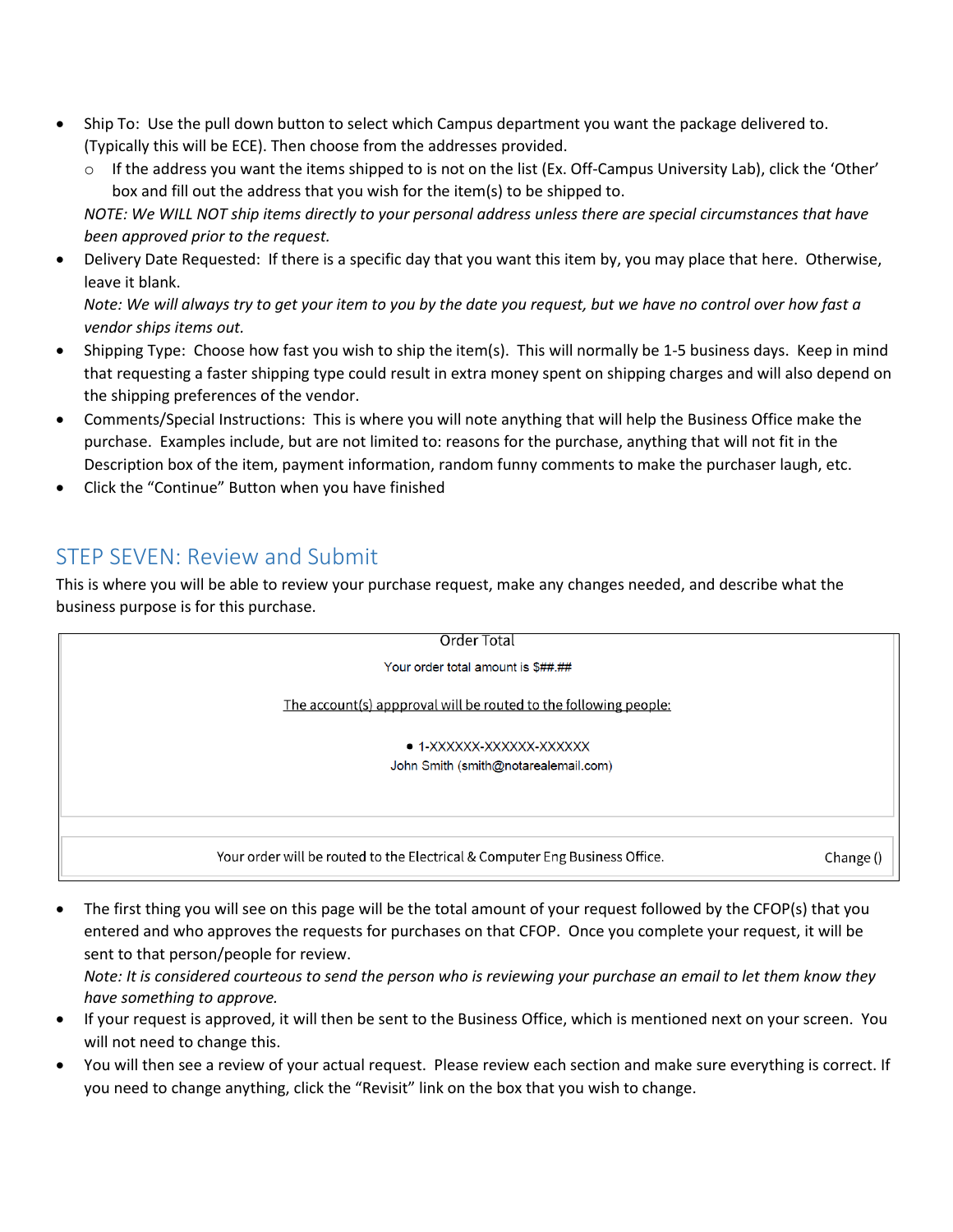• Lastly, you will need to put a business justification for this purchase. This is a description of why this purchase is needed and usually includes what class it is for, etc.

*Note: You will not be able to submit the purchase request without a Business Justification*

• Once you are sure you have completed your purchase request, press the "Submit Order" button at the bottom of the screen.

# **Now you are done with your Purchase Request! Congratulations!! Thank you to everyone who helped to create these instructions!**